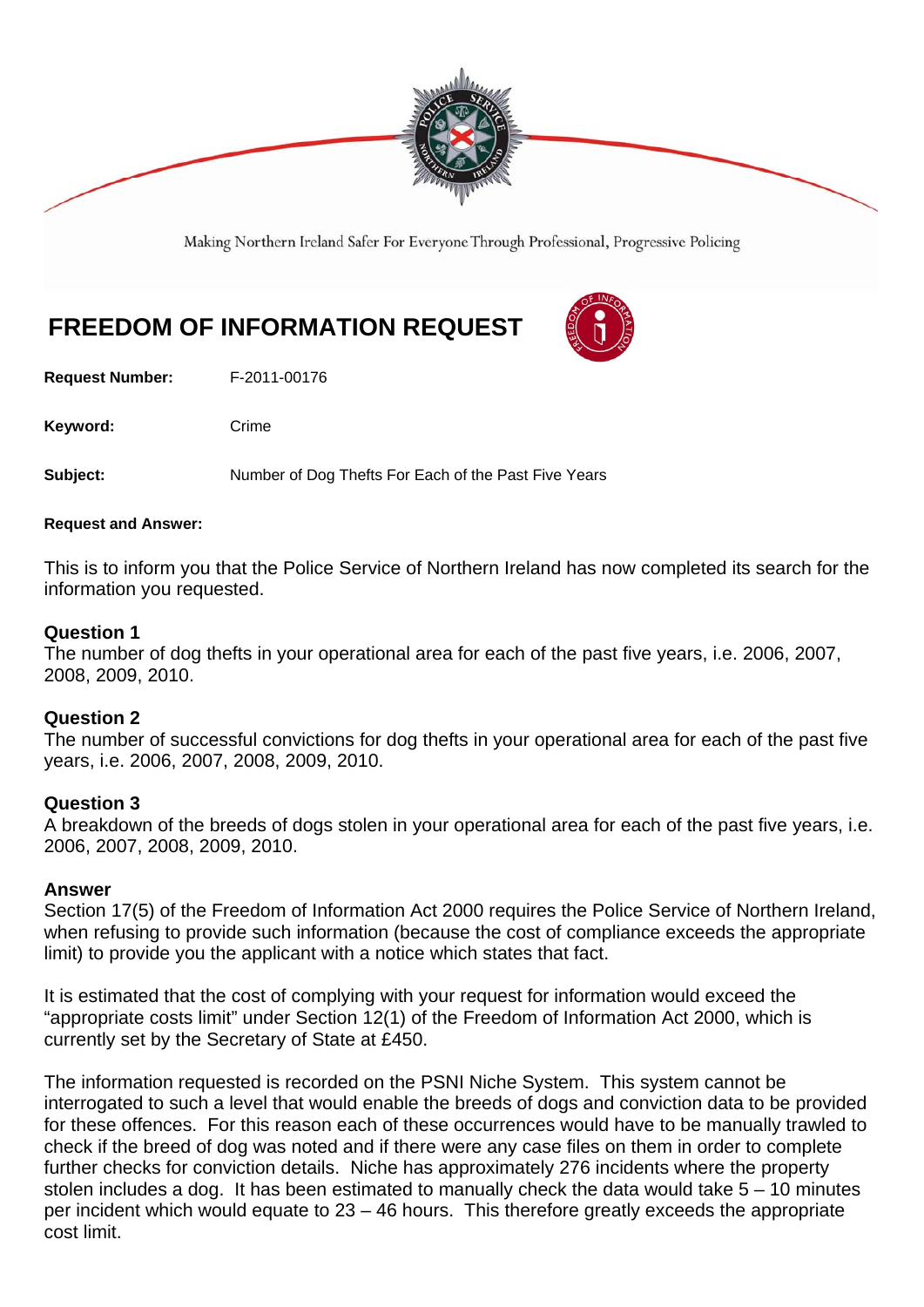In accordance with the Freedom of Information Act 2000, this letter should be considered as a Refusal Notice, and the request has therefore been closed.

The Police Service of Northern Ireland have also considered whether we can be of any assistance in terms of helping you refine your request to bring it under the cost limit. It may be possible for this information to be provided for just 1 or 2 years.

You may wish to submit a refined request in order that the cost of complying with your request may be facilitated within the 'appropriate limit'. Submission of a refined request would be treated as a new request, and considered in accordance with the Freedom of Information Act 2000, including consideration of relevant Part II exemptions.

Although excess cost removes the service's obligations under the Freedom of Information Act, as a gesture of goodwill, I have supplied information, relative to your request, retrieved before it was realised that the fees limit would be exceeded. I trust this will be helpful, but it does not affect our legal right to rely on the fees regulations for the remainder of your request.

Please see recorded figures for the number of dog thefts per year:

 2006: No records held for 2006 2007: 48 (records held only from September 2007) 2008: 60 2009: 72 2010: 89

See table below in relation to the breeds of dogs stolen by year. As per explanation above this will not be an exhaustive list as a manual check of all incidents would need to be undertaken in order to provide a complete list.

If you have any queries regarding your request or this decision please do not hesitate to contact me on 028 9070 0164. When contacting the Freedom of Information Team, please quote the reference number listed at the beginning of this letter.

If you are dissatisfied in any way with the handling of your request, you have the right to request a review. You should do this as soon as possible, or in any case within two months of the date of issue of this letter. In the event that you require a review to be undertaken, you can do so by writing to the Head of Freedom of Information, PSNI Headquarters, 65 Knock Road, Belfast, BT5 6LE or by emailing foi@psni.pnn.police.uk.

If following an internal review, carried out by an independent decision maker, you were to remain dissatisfied in any way with the handling of the request you may make a complaint, under Section 50 of the Freedom of Information Act, to the Information Commissioner's Office and ask that they investigate whether the PSNI has complied with the terms of the Freedom of Information Act. You can write to the Information Commissioner at Information Commissioner's Office, Wycliffe House, Water Lane, Wilmslow, Cheshire, SK9 5AF. In most circumstances the Information Commissioner will not investigate a complaint unless an internal review procedure has been carried out, however the Commissioner has the option to investigate the matter at his discretion.

Please be advised that PSNI replies under Freedom of Information may be released into the public domain via our website @ www.psni.police.uk

Personal details in respect of your request have, where applicable, been removed to protect confidentiality.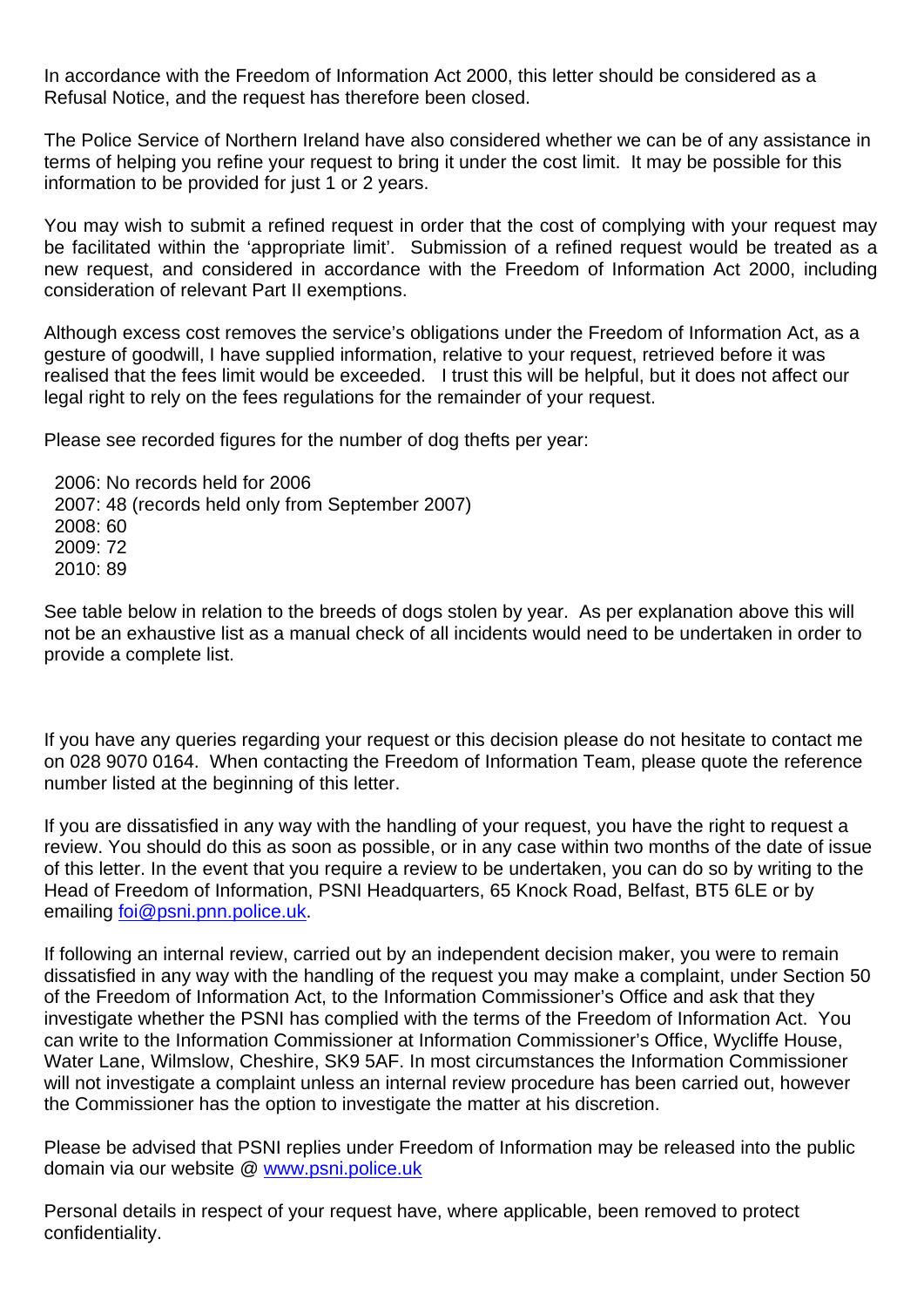| <b>Breed of Dog</b>                | Year              |
|------------------------------------|-------------------|
| Akita                              | 2007              |
| <b>Bichon Freece</b>               | 2007              |
| <b>Black Labrador</b>              | 2007              |
| <b>Border Collie Pup</b>           | 2007              |
| <b>Boxer</b>                       | 2007              |
| <b>Bull Terrier pup</b>            | 2007              |
| Chi Hua Hua                        | 2007              |
| German Shepherd                    | 2007              |
| Golden Retriever Pup               | 2007              |
| Japanese Akita                     | 2007              |
| Japanese Akita Pup                 | 2007              |
| Labrador                           | 2007              |
| <b>Mastiff/Staffordshire Cross</b> | 2007              |
| Miniature Pomeranian               | 2007              |
| Miniature Yorkshire Terrier        | 2007              |
| Mongrel                            | 2007              |
| <b>Pedigree Siberian</b>           | 2007              |
| <b>Pit Bull</b>                    | $\overline{2007}$ |
| Pomeranian                         | 2007              |
| Prince                             | 2007              |
| Rottweiler                         | 2007              |
| Rottweiler Pup                     | 2007              |
| Schnauzer                          | 2007              |
| Shih Tzu Pup                       | 2007              |
| <b>Short Haired Terrier</b>        | 2007              |
| Siberian Husky                     | 2007              |
| <b>Staffordshire Bull Terrier</b>  | 2007              |
| Terrier                            | 2007              |
| <b>Terrier Cross Pup</b>           | 2007              |
| <b>Westland Terrier</b>            | 2007              |
| Whippet                            | 2007              |
| Yorkshire Terrier Pup              | 2007              |

| <b>Breed of Dog</b>               | Year |
|-----------------------------------|------|
| Akita                             | 2008 |
| American Bulldog Pup              | 2008 |
| Boxer                             | 2008 |
| <b>British Bulldog</b>            | 2008 |
| <b>Brown Labrador</b>             | 2008 |
| <b>Bull Terrier</b>               | 2008 |
| <b>Cavalier King Charles Pup</b>  | 2008 |
| Collie                            | 2008 |
| <b>Collie/Labrador Cross</b>      | 2008 |
| Dogue De Bordeaux                 | 2008 |
| Dogue De Bordeaux Pup             | 2008 |
| English Bull Terrier              | 2008 |
| Greyhound                         | 2008 |
| <b>Jack Russell</b>               | 2008 |
| Japanese Akida                    | 2008 |
| Labrador                          | 2008 |
| <b>Leopard Bull Staff Terrier</b> | 2008 |
| Lurcher                           | 2008 |
| Pomeranian                        | 2008 |
| Pompo Pup                         | 2008 |
| Pug                               | 2008 |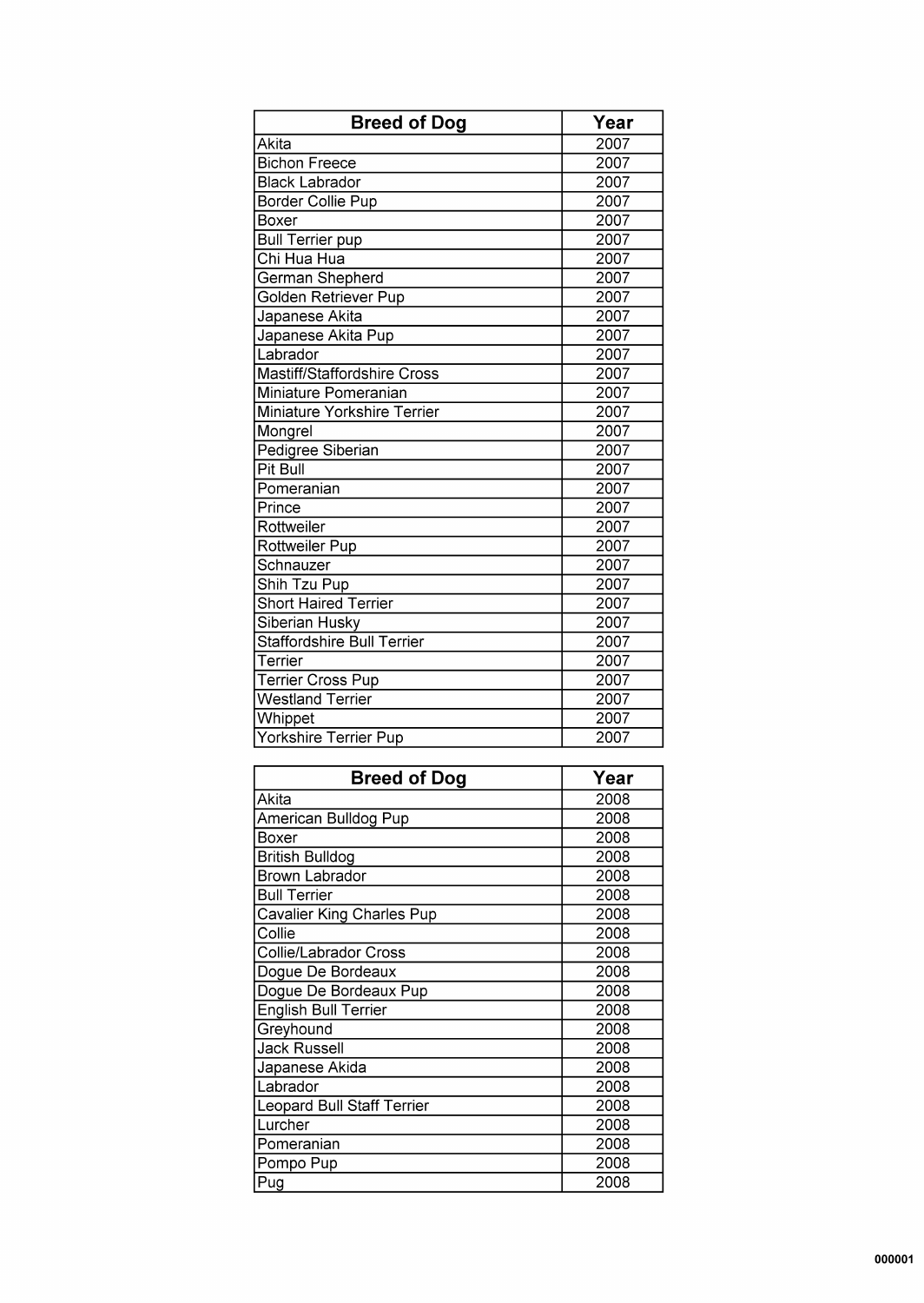| Rottweiler                           | 2008 |
|--------------------------------------|------|
| Shih Tzu                             | 2008 |
| Staffordshire Bull Terrier           | 2008 |
| Staffordshire Bull Terrier Pup       | 2008 |
| Staffordshire Miniature Bull Terrier | 2008 |
| Staffordshire Terrier                | 2008 |
| Yorkshire Terrier                    | 2008 |

| <b>Breed of Dog</b>          | Year             |
|------------------------------|------------------|
| <b>Alsatian Pup</b>          | 2009             |
| <b>Bichon Frise</b>          | 2009             |
| <b>Black Labrador</b>        | 2009             |
| <b>Border Collie</b>         | 2009             |
| Boxer                        | 2009             |
| <b>British Bull Dog</b>      | 2009             |
| <b>Cavalier King Charles</b> | 2009             |
| Chi Hua Hua                  | 2009             |
| Chocolate Brown Labrador Pup | 2009             |
| Dachshund                    | 2009             |
| <b>English Bull Terrier</b>  | 2009             |
| French Bull Dog              | 2009             |
| German Pointer               | 2009             |
| German Shepherd              | 2009             |
| Golden Labrador              | 2009             |
| Greyhound                    | 2009             |
| <b>Jack Russell</b>          | 2009             |
| Japanese Akita               | 2009             |
| King Charles Cavalier        | 2009             |
| <b>King Charles Spaniel</b>  | 2009             |
| Laso Apso                    | 2009             |
| Lurcher                      | 2009             |
| Miniature Dachshund          | 2009             |
| Miniature Schnauzer          | $\frac{1}{2009}$ |
| Old English Sheepdog         | 2009             |
| Pomeranian                   | 2009             |
| $\overline{P}$ ug            | 2009             |
| Rottweiler                   | 2009             |
| Rottweiler Pup               | 2009             |
| Rottweiler/Labrador Cross    | 2009             |
| Samari Husky                 | 2009             |
| Schnauzer                    | 2009             |
| Sheep Dog                    | 2009             |
| Shih Tzu                     | 2009             |
| Siberian Husky               | 2009             |
| Siberian Husky Pup           | 2009             |
| Springer Spaniel             | 2009             |
| Springer Spaniel Pup         | 2009             |
| Terrier                      | 2009             |
| <b>West Highland</b>         | 2009             |
| <b>White Boxer</b>           | 2009             |
| Yorkshire Terrier            | 2009             |

| <b>Breed of Dog</b> | Year |
|---------------------|------|
| <b>Alsatian</b>     | 2010 |
| American Bulldog    | 2010 |
| <b>Basset Hound</b> | 2010 |